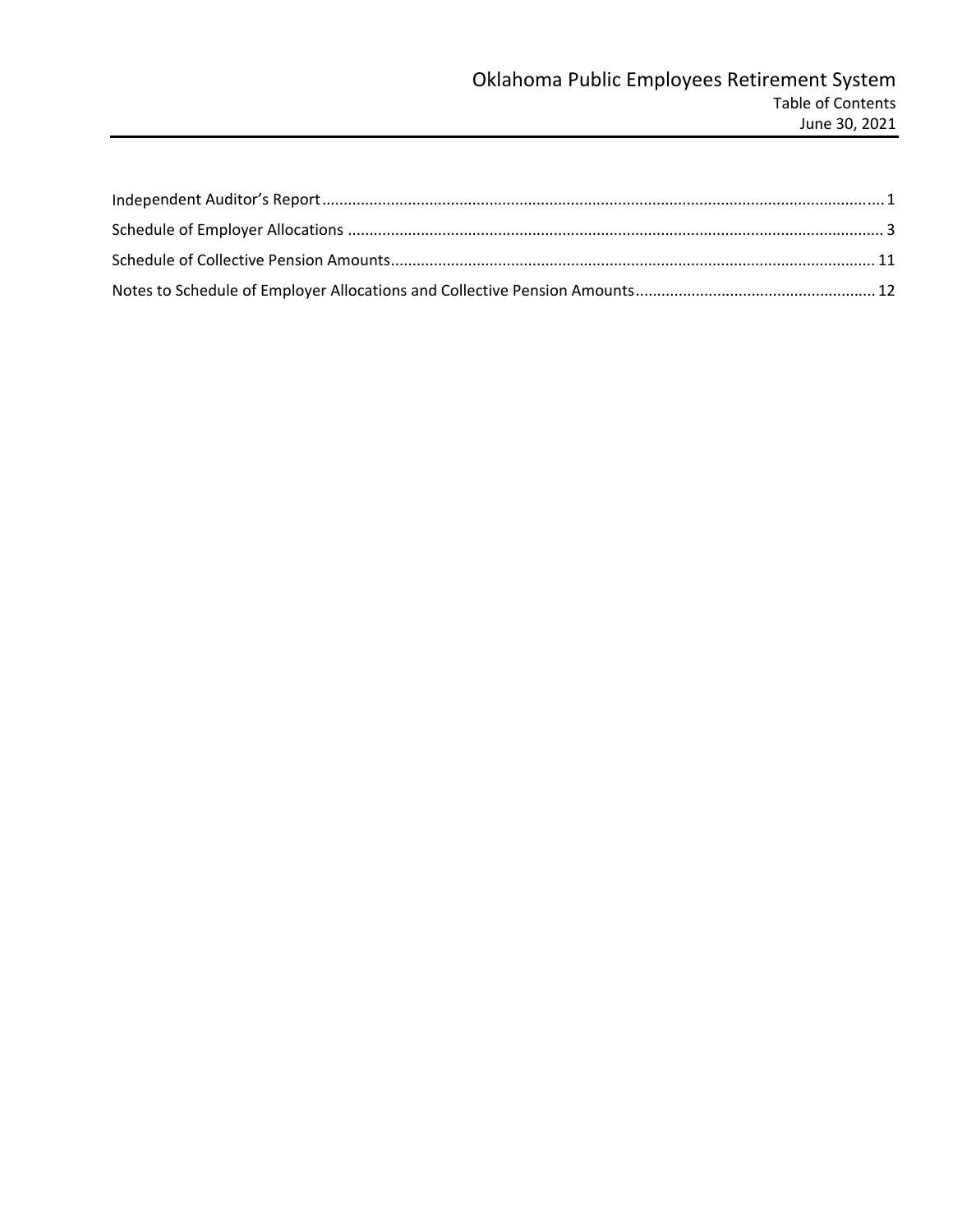

**CPAs & BUSINESS ADVISORS** 

#### **Independent Auditor's Report**

Board of Trustees Oklahoma Public Employees Retirement Plan Oklahoma City, Oklahoma

#### **Report on Schedule of Allocations and Net Pension Amounts by Employer**

We have audited the accompanying schedule of employer allocations of the Oklahoma Public Employees Retirement System (the System) as of and for the year ended June 30, 2021 and related notes. We have also audited the totals for the columns titled net pension liability (asset), total deferred outflows of resources, total deferred inflow of resources and plan pension expense (offset) (specified column totals) included in the accompanying schedule of collective pension amounts (collectively the Schedules) of the System as of and for the year ended June 30, 2021, and related notes.

#### **Management's Responsibility for the Schedules**

Management is responsible for the preparation and fair presentation of the Schedules in accordance with accounting principles generally accepted in the United States of America; this includes design, implementation, and maintenance of internal control relevant to the preparation and fair presentation of the Schedules that is free from material misstatement, whether due to fraud or error.

#### **Auditor's Responsibility**

Our responsibility is to express opinions on the schedule of employer allocations and specified column totals included in the schedule of collective pension amounts based on our audit. We conducted our audit in accordance with auditing standards generally accepted in the United States of America. Those standards require that we plan and perform the audit to obtain reasonable assurance about whether the schedule of employer allocations and specified column totals included in the schedule of collective pension amounts are free from material misstatement.

An audit involves performing procedures to obtain audit evidence about the amounts and disclosures in the Schedules. The procedures selected depend on the auditor's judgment, including the assessment of the risks of material misstatement of the schedule of employer allocations and specified column totals included in the schedule of collective pension amounts, whether due to fraud or error. In making those risk assessments, the auditor considers internal control relevant to the entity's preparation and fair presentation of the schedule of employer allocations and specified column totals included in the schedule of collective pension amounts in order to design audit procedures that are appropriate in the circumstances, but not for the purpose of expressing an opinion on the effectiveness of the System's internal control. Accordingly, we express no such opinion. An audit also includes evaluating the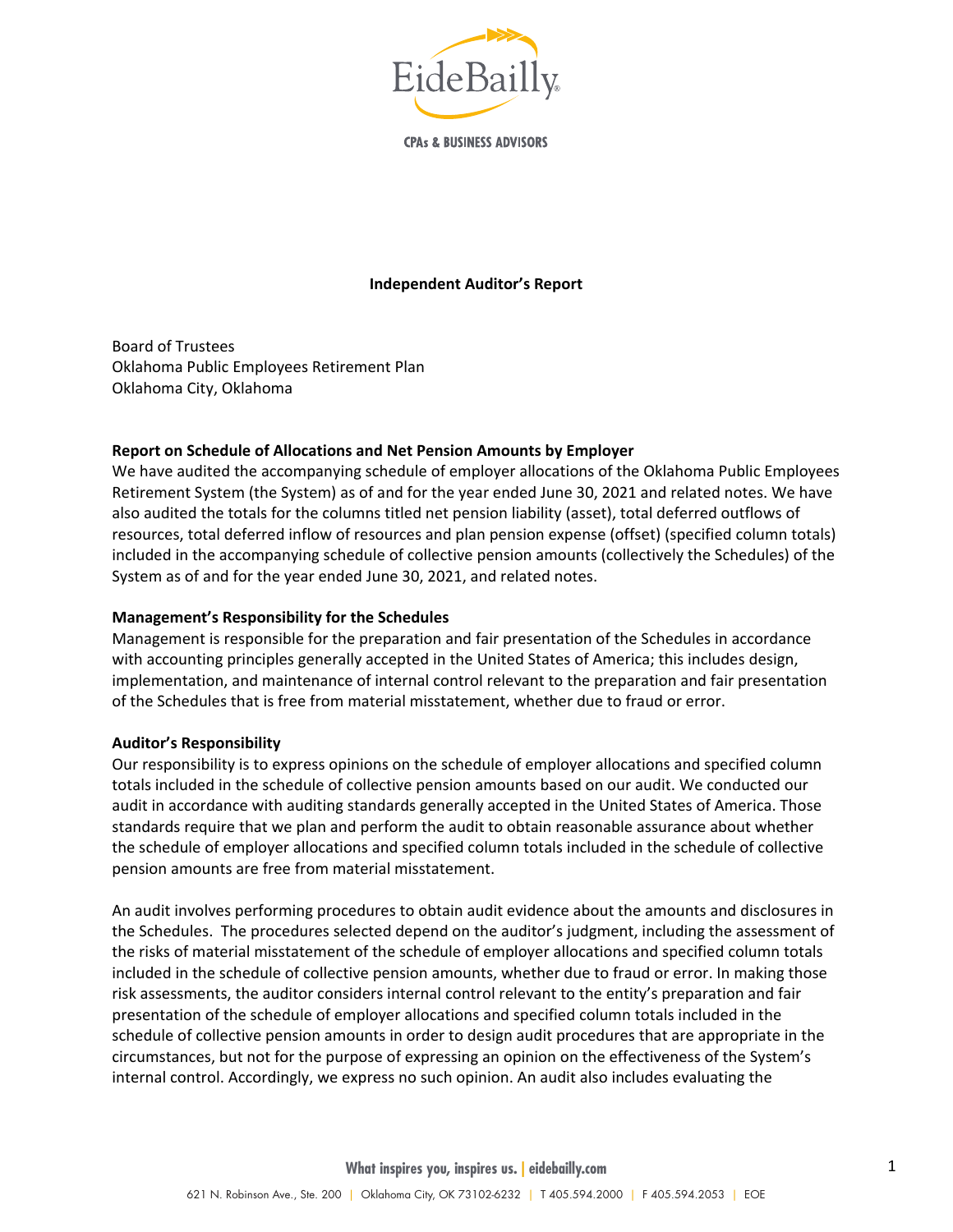appropriateness of accounting policies used and the reasonableness of significant accounting estimates made by management, as well as evaluating the overall presentation of the Schedules.

We believe that the audit evidence we have obtained is sufficient and appropriate to provide a basis for our audit opinions.

#### **Opinions**

In our opinion, the Schedules referred to above present fairly, in all material respects, the employer allocations and net pension liability (asset), total deferred outflows of resources, total deferred inflow of resources, and plan pension expense (offset) for the System as of and for the year ended June 30, 2021, in accordance with accounting principles generally accepted in the United States of America.

### **Other Matters**

We have audited, in accordance with auditing standards generally accepted in the United States of America, the financial statements of the System as of and for the year ended June 30, 2021, and our report thereon, dated October 13, 2021, expressed an unmodified opinion on those financial statements.

### **Restriction on Use**

Our report is intended solely for the information and use of the System's management, the Board of Trustees, System employers and their auditors and is not intended to be and should not be used by anyone other than these specified parties.

ade Saelly LLP

Oklahoma City, Oklahoma January 6, 2022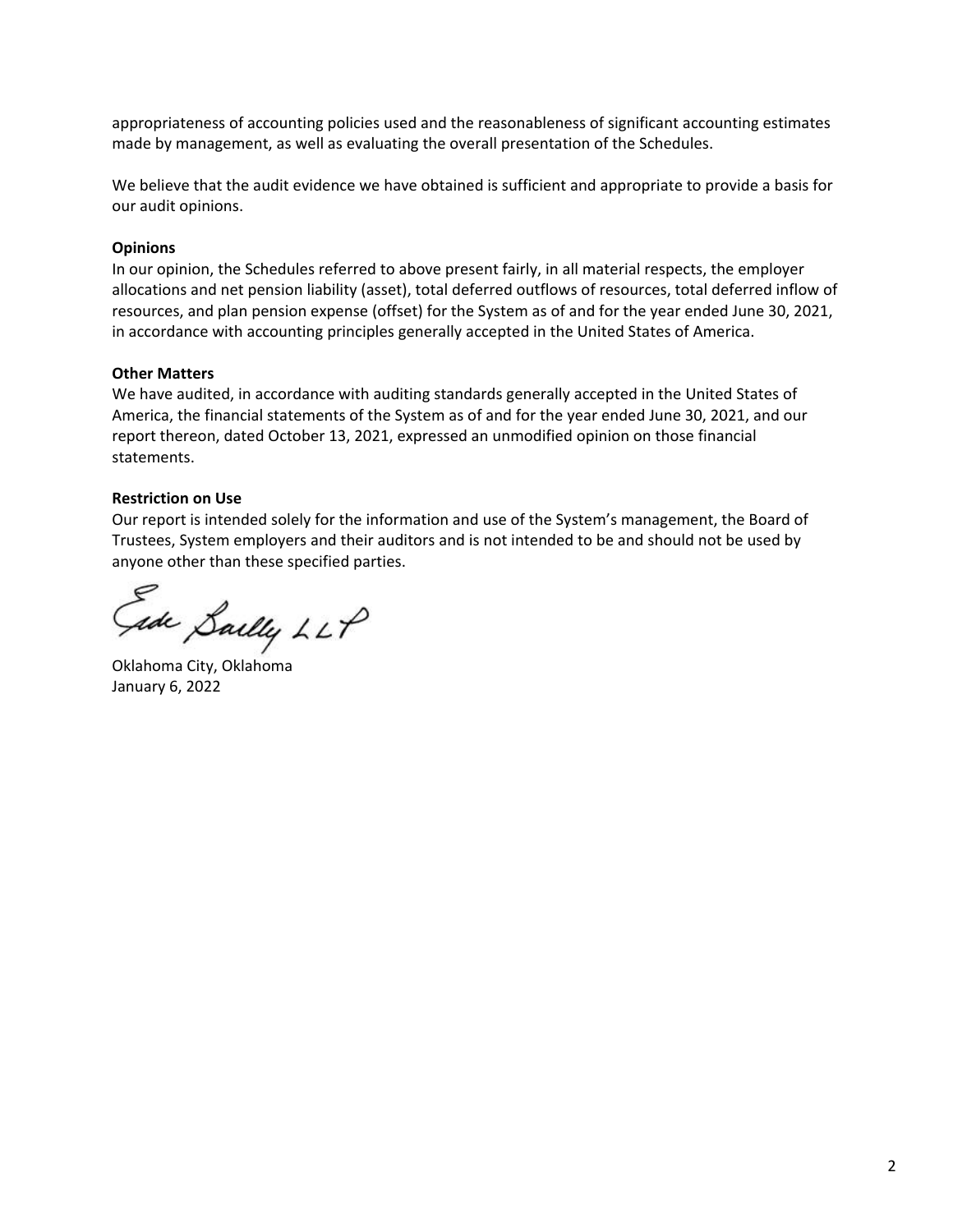|                                                     |               | Employer    |
|-----------------------------------------------------|---------------|-------------|
| <b>AGENCY</b>                                       | Employer      | Allocation  |
| <b>NUMBER</b><br><b>AGENCY NAME</b>                 | Contributions | Percentage  |
| OFFICE OF MANAGEMENT AND ENTERPRISE SERVICES (OMES) |               |             |
| 20 OKLAHOMA ACCOUNTANCY BOARD                       | \$<br>100,817 | 0.03669041% |
| 22 ABSTRACTORS BOARD                                | 17,158        | 0.00624415% |
| 25 OKLAHOMA MILITARY DEPARTMENT                     | 2,413,469     | 0.87833189% |
| 30 ALCOHOLIC BEVERAGE LAWS ENFORCEMT                | 163,733       | 0.05958731% |
| 39 BOLL WEEVIL ERADICATION ORG                      | 28,736        | 0.01045799% |
| <b>40 DEPARTMENT OF AGRICULTURE</b>                 | 2,081,558     | 0.75753959% |
| 45 OK BOARD OF ARCHITECTS                           | 40,984        | 0.01491536% |
| 47 INDIGENT DEFENSE SYSTEM                          | 1,050,112     | 0.38216625% |
| <b>49 ATTORNEY GENERAL</b>                          | 1,699,765     | 0.61859408% |
| 55 STATE ARTS COUNCIL                               | 112,832       | 0.04106293% |
| 60 OK AERONAUTICS COMMISSION                        | 105,295       | 0.03831998% |
| 65 STATE BANKING DEPARTMENT                         | 678,598       | 0.24696152% |
| 90 MGMT AND ENTERPRISE SERVICES                     | 8,947,131     | 3.25612191% |
| 92 TOBACCO BOARD OF DIRECTORS                       | 222,494       | 0.08097220% |
| 125 DEPARTMENT OF MINES                             | 241,684       | 0.08795602% |
| 127 COMMISSION ON CHILDREN AND YOUTH                | 181,482       | 0.06604643% |
| 131 DEPARTMENT OF CORRECTIONS                       | 25,759,570    | 9.37465874% |
| 145 STATE BOARD OF CHIROPRACTIC EXAM                | 16,535        | 0.00601754% |
| 148 BOARD OF CHIROPRACTIC EXAMINERS                 | 23,103        | 0.00840792% |
| 160 DEPARTMENT OF COMMERCE                          | 1,049,798     | 0.38205200% |
| 170 CONSTRUCTION INDUSTRIES BOARD                   | 223,761       | 0.08143325% |
| <b>185 CORPORATION COMMISSION</b>                   | 4,504,285     | 1.63924074% |
| 190 COSMETOLOGY BOARD                               | 85,267        | 0.03103098% |
| 199 COURT OF CRIMINAL APPEALS                       | 301,318       | 0.10965850% |
| 204 JM DAVIS ARMS AND HISTORY MUSEUM                | 18,707        | 0.00680808% |
| 215 BOARD OF DENTISTRY                              | 82,816        | 0.03013928% |
| <b>219 DISTRICT COURTS</b>                          | 2,094,498     | 0.76224880% |
| 220 DISTRICT ATTORNEYS COUNCIL                      | 8,242,377     | 2.99964140% |
| 265 DEPARTMENT OF EDUCATION                         | 10,680        | 0.00388677% |
| 266 OK EDUCATION TELEVISION AUTHORITY               | 303,126       | 0.11031634% |
| 270 STATE ELECTION BOARD                            | 186,468       | 0.06786110% |
| 275 EDUC QUALITY AND ACCOUNTABILITY                 | 24,432        | 0.00889162% |
| 285 EMBALMERS AND FUNERAL DIRECTORS BOARD           | 29,896        | 0.01088006% |
| 290 EMPLOYMENT SECURITY COMMISSION                  | 3,362,404     | 1.22367698% |
| 292 DEPT OF ENVIRONMENTAL QUALITY                   | 4,406,302     | 1.60358187% |
| 296 ETHICS COMMISSION                               | 64,965        | 0.02364258% |
| 298 MERIT PROTECTION COMMISSION                     | 30,930        | 0.01125650% |
| 300 STATE AUDITOR AND INSPECTOR                     | 1,040,489     | 0.37866422% |
| 305 GOVERNOR                                        | 219,991       | 0.08006102% |
| 306 PARDON AND PAROLE BOARD                         | 159,968       | 0.05821711% |
| 307 INTERSTATE OIL COMPACT COMMISSION               | 55,768        | 0.02029574% |

See Notes to Schedule of Employer Allocations and Schedule of Collective Pension Amounts 3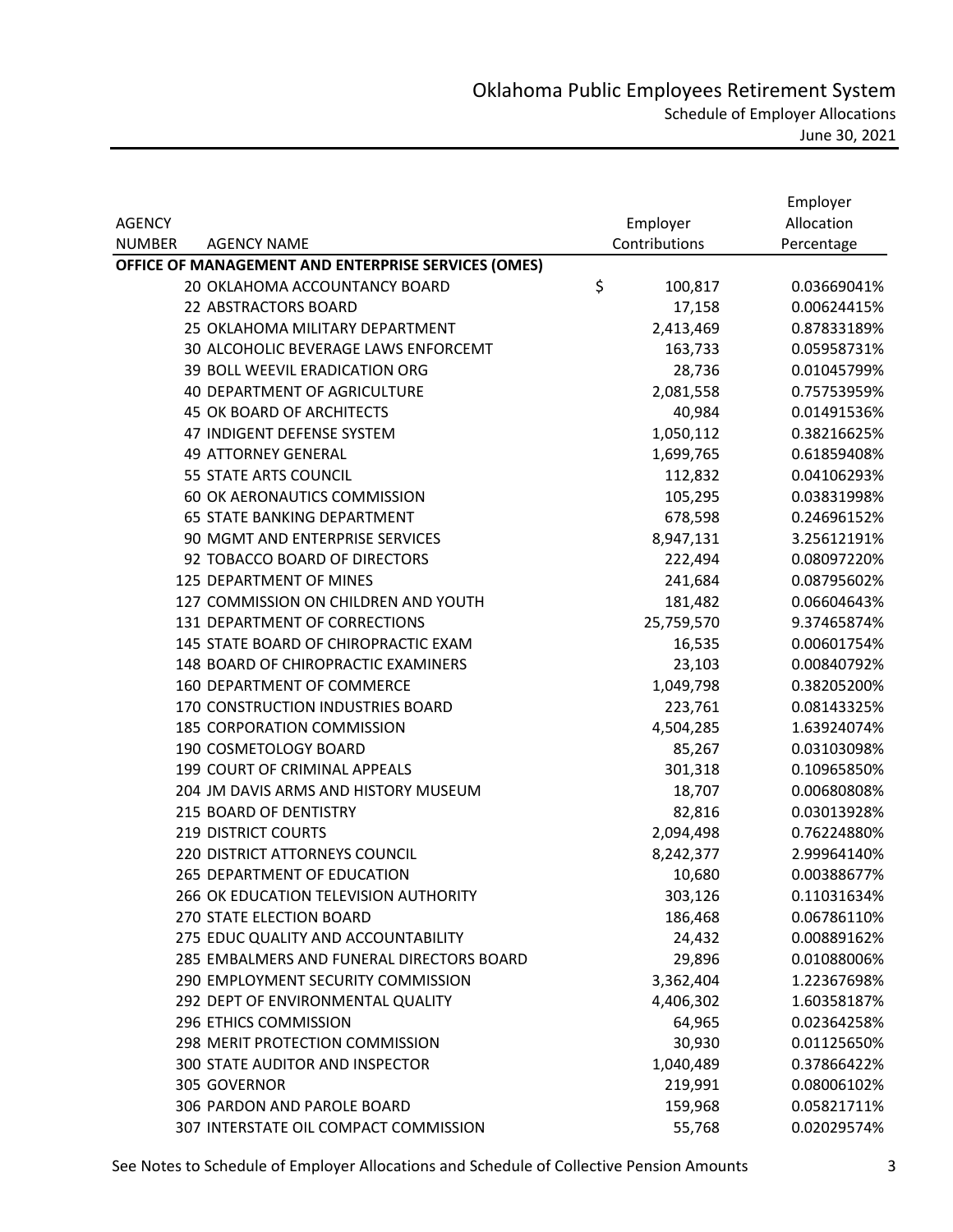|               |                                         |               | Employer    |
|---------------|-----------------------------------------|---------------|-------------|
| <b>AGENCY</b> |                                         | Employer      | Allocation  |
| <b>NUMBER</b> | <b>AGENCY NAME</b>                      | Contributions | Percentage  |
|               | 308 STATE BUREAU OF INVESTIGATION       | 1,036,074     | 0.37705737% |
|               | 309 DEPT OF EMERGENCY MGMT              | 446,935       | 0.16265274% |
|               | 310 STATE FIRE MARSHAL                  | 137,313       | 0.04997212% |
|               | 315 FIREFIGHTERS PENSION AND RET SYSTEM | 106,051       | 0.03859517% |
|               | 320 DEPT OF WILDLIFE CONSERVATION       | 640           | 0.00023301% |
|               | 326 OFFICE OF DISABILITY CONCERNS       | 37,168        | 0.01352635% |
|               | 340 STATE DEPARTMENT OF HEALTH          | 13,951,321    | 5.07729265% |
|               | 342 BOARD OF MEDICOLEGAL INVESTIGATIONS | 1,027,554     | 0.37395689% |
|               | 345 STATE DEPT OF TRANSPORTATION        | 17,707,418    | 6.44424565% |
|               | 346 OK SPACE INDUSTRY DEVELOP AUTHORITY | 39,101        | 0.01422993% |
|               | 350 HISTORICAL SOCIETY                  | 865,880       | 0.31511883% |
|               | 353 OK HORSE RACING COMMISSION          | 268,949       | 0.09787830% |
|               | 361 NATIVE AMER CULTURAL AND ED AUTH    | 6,331         | 0.00230409% |
|               | 369 WORKERS COMPENSATION COURT          | 70,449        | 0.02563855% |
|               | 370 OK INDUSTRIAL FINANCE AUTHORITY     | 68,233        | 0.02483204% |
|               | 385 INSURANCE DEPARTMENT                | 908,792       | 0.33073596% |
|               | 390 COMPSOURCE OKLAHOMA                 | 1,541,579     | 0.56102546% |
|               | 391 MULTIPLE INJURY TRUST FUND          | 79,234        | 0.02883539% |
|               | 400 OFFICE OF JUVENILE AFFAIRS          | 3,359,012     | 1.22244239% |
|               | <b>405 DEPARTMENT OF LABOR</b>          | 623,299       | 0.22683680% |
|               | 410 COMMISSION OF THE LAND OFFICE       | 528,833       | 0.19245767% |
|               | 415 COUNCIL ON LAW ENFC AND TRAINING    | 225,633       | 0.08211449% |
|               | 416 OK LAW ENFORCEMENT RET SYSTEM       | 55,517        | 0.02020422% |
|               | 421 OK STATE SENATE                     | 1,130,184     | 0.41130690% |
|               | 422 OK HOUSE OF REPRESENTATIVES         | 1,520,022     | 0.55318015% |
|               | 423 LEGISLATIVE SERVICE BUREAU          | 137,382       | 0.04999748% |
|               | 430 DEPARTMENT OF LIBRARIES             | 248,663       | 0.09049568% |
|               | 435 OK LOTTERY COMMISSION               | 285,691       | 0.10397113% |
|               | <b>440 LIEUTENANT GOVERNOR</b>          | 30,316        | 0.01103304% |
|               | 445 LIQUIFIED PETROLEUM GAS BOARD       | 62,009        | 0.02256687% |
|               | 448 LIC ALCOHOL AND DRUG COUNSELORS     | 9,062         | 0.00329780% |
|               | 450 BD OF MED LICENSURE AND SUPV        | 212,694       | 0.07740541% |
|               | 452 MENTAL HEALTH AND SUBSTANCE ABUSE   | 9,630,040     | 3.50465227% |
|               | 475 OK MOTOR VEHICLE COMMISSION         | 30,976        | 0.01127311% |
|               | 477 BUREAU OF NARC AND DANGEROUS DRUGS  | 398,990       | 0.14520417% |
|               | 509 LONG TERM CARE ADMIN BOARD          | 27,604        | 0.01004591% |
|               | 510 OK BOARD OF NURSING                 | 254,026       | 0.09244736% |
|               | 520 OPTOMETRY BOARD                     | 27,998        | 0.01018913% |
|               | 525 STATE BD OF OSTEOPATHIC EXAM        | 53,215        | 0.01936667% |
|               | 557 POLICE PENSION AND RET SYSTEM       | 131,505       | 0.04785845% |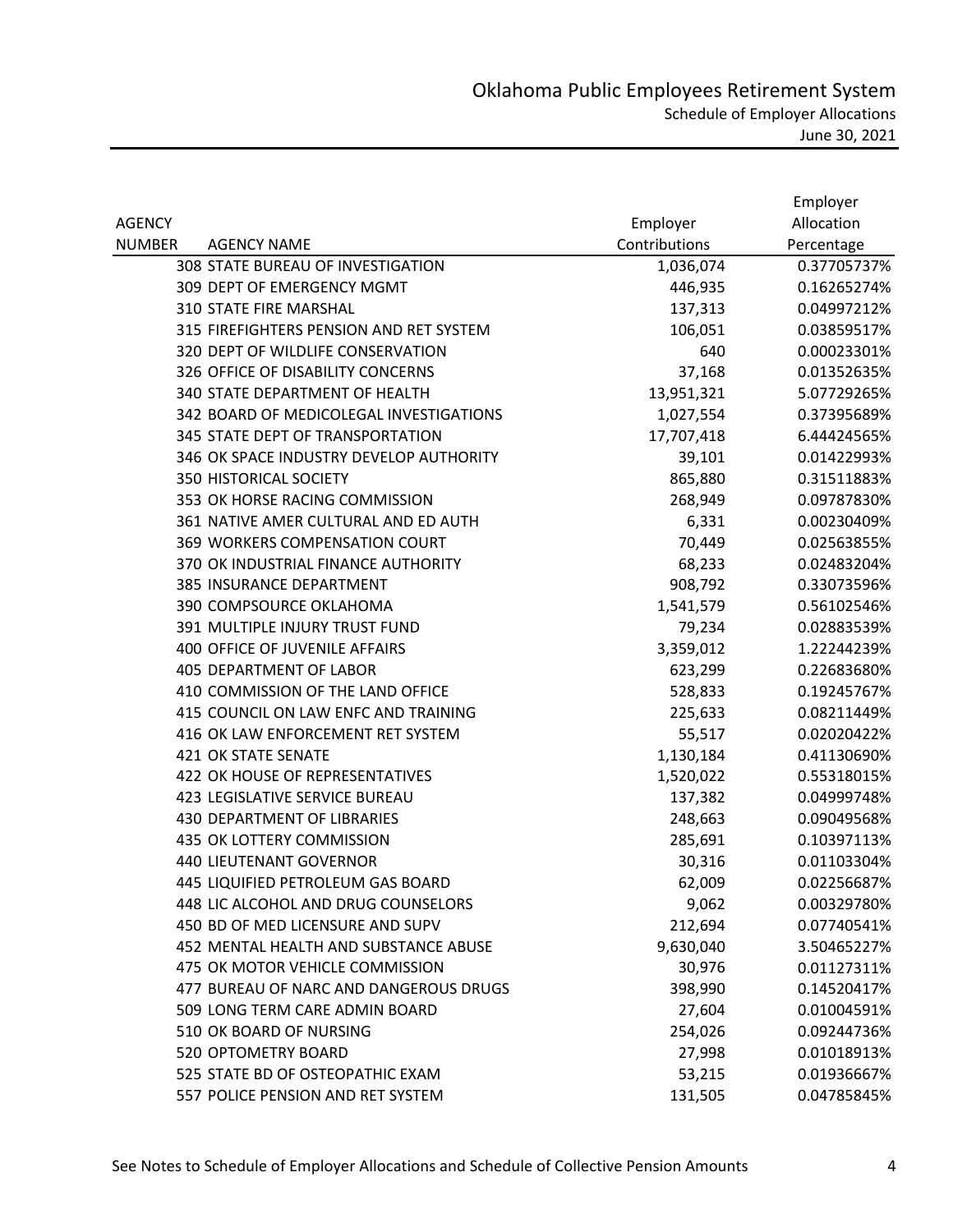|               |                                         |               | Employer     |
|---------------|-----------------------------------------|---------------|--------------|
| <b>AGENCY</b> |                                         | Employer      | Allocation   |
| <b>NUMBER</b> | <b>AGENCY NAME</b>                      | Contributions | Percentage   |
|               | <b>560 STATE PHARMACY BOARD</b>         | 122,487       | 0.04457646%  |
|               | 566 DEPT OF TOURISM AND RECREATION      | 2,039,553     | 0.74225292%  |
|               | 570 PROF ENGINEER AND LAND SURVEYORS    | 96,840        | 0.03524299%  |
|               | 575 BD OF PSYCHOLOGISTS EXAMINERS       | 12,836        | 0.00467149%  |
|               | 580 COMPSOURCE OKLAHOMA                 | 151           | 0.00005509%  |
|               | 585 DEPT OF PUBLIC SAFETY               | 3,456,040     | 1.25775356%  |
|               | 588 OK REAL ESTATE COMMISSION           | 64,746        | 0.02356313%  |
|               | 619 PHYSICIAN MANPOWER TRNG COMM        | 46,860        | 0.01705373%  |
|               | 620 QUARTZ MOUNTAIN CENTER AND PARK     | 4,958         | 0.00180433%  |
|               | 622 OK ST BD OF LICENSED SOCIAL WORKERS | 12,330        | 0.00448741%  |
|               | <b>625 SECRETARY OF STATE</b>           | 298,079       | 0.10847976%  |
|               | 628 CTR FOR ADVANCE OF SCIENCE/TECH     | 130,704       | 0.04756712%  |
|               | <b>630 DEPARTMENT OF SECURITIES</b>     | 427,420       | 0.15555058%  |
|               | 632 SPEECH-LANG PATHOLOGY AND AUDIO     | 10,944        | 0.00398275%  |
|               | 635 DEPT OF CONSUMER CREDIT             | 468,928       | 0.17065669%  |
|               | 645 OK CONSERVATION COMMISSION          | 1,113,122     | 0.40509750%  |
|               | <b>650 DEPT OF VETERAN AFFAIRS</b>      | 7,812,194     | 2.84308511%  |
|               | 670 JD MCCARTY CENTER                   | 1,300,139     | 0.47315839%  |
|               | 677 SUPREME COURT                       | 1,592,153     | 0.57943097%  |
|               | 678 COUNCIL ON JUDICIAL COMPLAINTS      | 21,878        | 0.00796191%  |
|               | 695 OK TAX COMMISSION                   | 4,268,016     | 1.55325542%  |
|               | <b>740 STATE TREASURER</b>              | 371,173       | 0.13508056%  |
|               | 753 UNIFORM BUILDING CODE COMMISSION    | 26,428        | 0.00961783%  |
|               | 755 USED MOTOR VEHICLE AND PARTS        | 76,083        | 0.02768899%  |
|               | 770 UNIVERSITY OF OKLAHOMA HSC          | 20,131        | 0.00732616%  |
|               | 772 BD OF CHEM TEST ALCOHOL/DRUG        | 47,336        | 0.01722710%  |
|               | 790 BD OF VETERINARY MED EXAM           | 27,490        | 0.01000447%  |
|               | 805 DEPT OF REHABILITATION SERVICES     | 6,224,913     | 2.26542744%  |
|               | 807 HEALTH CARE AUTHORITY               | 4,869,018     | 1.77197775%  |
|               | 825 UNIVERSITY HOSPITALS AUTHORITY      | 3,774         | 0.00137343%  |
|               | 826 UNIVERSITY HOSPITALS TRUST          | 342,772       | 0.12474459%  |
|               | 830 DEPT OF HUMAN SERVICES              | 40,616,070    | 14.78137217% |
|               | 835 WATER RESOURCES BOARD               | 866,000       | 0.31516254%  |
|               | 865 WORKERS COMPENSATION COMMISSION     | 470,123       | 0.17109160%  |
|               | 875 OKLAHOMA WHEAT COMMISSION           | 31,071        | 0.01130772%  |
|               | 978 OK TURNPIKE AUTHORITY               | 3,194,847     | 1.16269802%  |
|               | <b>TOTAL FOR OMES AGENCIES</b>          | 208,152,605   | 75.75280249% |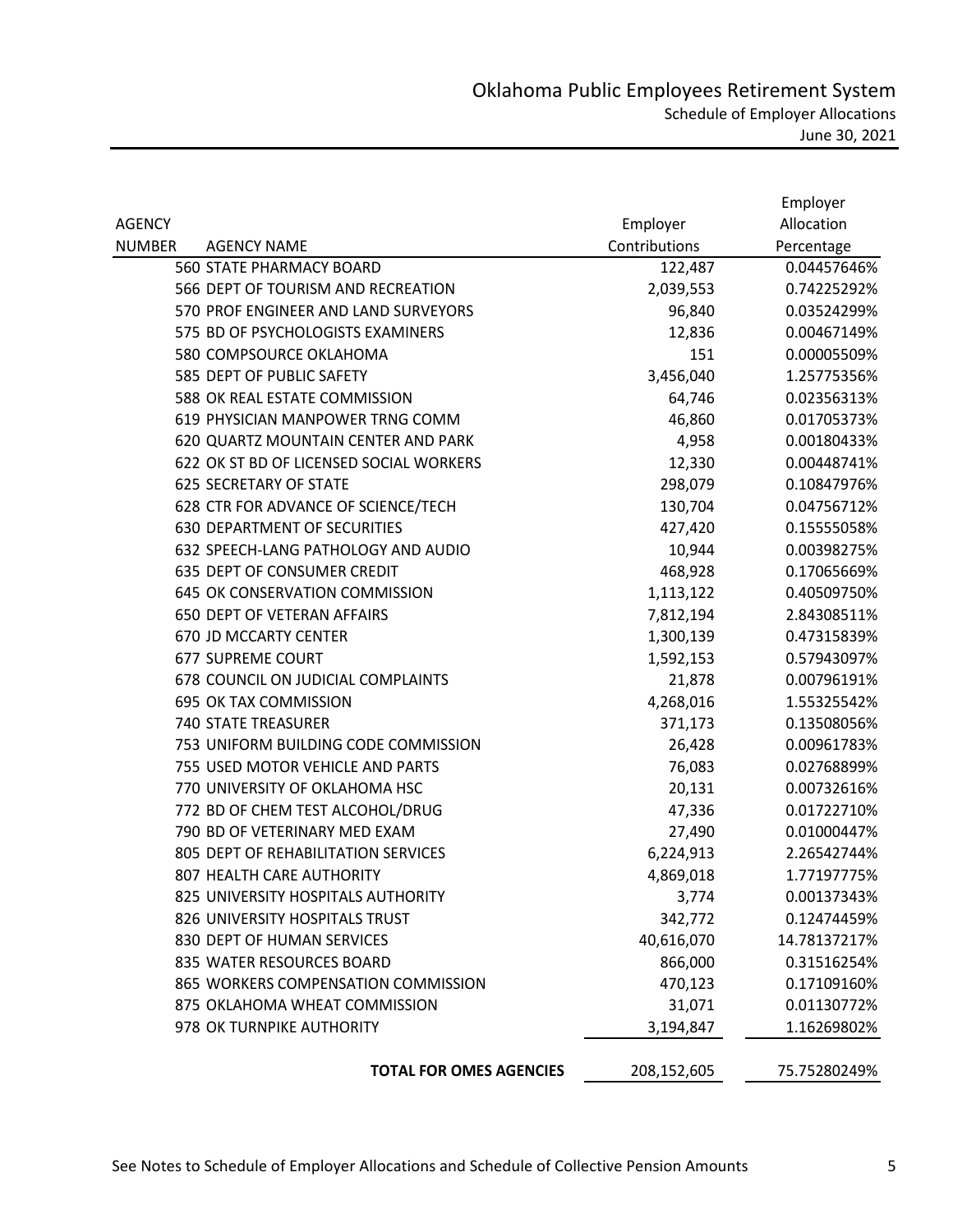|               |                       |               | Employer    |
|---------------|-----------------------|---------------|-------------|
| <b>AGENCY</b> |                       | Employer      | Allocation  |
| <b>NUMBER</b> | <b>AGENCY NAME</b>    | Contributions | Percentage  |
|               | 901 ADAIR COUNTY      | 344,794       | 0.12548075% |
|               | 902 ALFALFA COUNTY    | 522,484       | 0.19014730% |
|               | 903 ATOKA COUNTY      | 417,548       | 0.15195798% |
|               | 904 BEAVER COUNTY     | 433,056       | 0.15760185% |
|               | 905 BECKHAM COUNTY    | 540,087       | 0.19655340% |
|               | 906 BLAINE COUNTY     | 513,323       | 0.18681338% |
|               | 907 BRYAN COUNTY      | 724,346       | 0.26361052% |
|               | 908 CADDO COUNTY      | 610,939       | 0.22233834% |
|               | 909 CANADIAN COUNTY   | 2,159,832     | 0.78602602% |
|               | 910 CARTER COUNTY     | 1,074,543     | 0.39105743% |
|               | 911 CHEROKEE COUNTY   | 1,030,513     | 0.37503384% |
|               | 912 CHOCTAW COUNTY    | 305,680       | 0.11124584% |
|               | 913 CIMARRON COUNTY   | 220,593       | 0.08028028% |
|               | 914 CLEVELAND COUNTY  | 2,624,909     | 0.95528091% |
|               | 915 COAL COUNTY       | 311,241       | 0.11326973% |
|               | 916 COMANCHE COUNTY   | 1,150,192     | 0.41858826% |
|               | 917 COTTON COUNTY     | 222,929       | 0.08113054% |
|               | 918 CRAIG COUNTY      | 475,618       | 0.17309139% |
|               | 919 CREEK COUNTY      | 1,166,239     | 0.42442856% |
|               | 920 CUSTER COUNTY     | 568,574       | 0.20692083% |
|               | 921 DELAWARE COUNTY   | 630,704       | 0.22953144% |
|               | 922 DEWEY COUNTY      | 580,581       | 0.21129047% |
|               | 923 ELLIS COUNTY      | 544,947       | 0.19832203% |
|               | 924 GARFIELD COUNTY   | 818,895       | 0.29801979% |
|               | 925 GARVIN COUNTY     | 689,661       | 0.25098781% |
|               | 926 GRADY COUNTY      | 1,080,603     | 0.39326286% |
|               | 927 GRANT COUNTY      | 369,669       | 0.13453331% |
|               | 928 GREER COUNTY      | 181,757       | 0.06614657% |
|               | 929 HARMON COUNTY     | 104,696       | 0.03810201% |
|               | 930 HARPER COUNTY     | 220,360       | 0.08019529% |
|               | 931 HASKELL COUNTY    | 348,464       | 0.12681638% |
|               | 932 HUGHES COUNTY     | 401,798       | 0.14622584% |
|               | 933 JACKSON COUNTY    | 484,407       | 0.17628974% |
|               | 934 JEFFERSON COUNTY  | 214,059       | 0.07790244% |
|               | 935 JOHNSTON COUNTY   | 320,393       | 0.11660019% |
|               | 936 KAY COUNTY        | 686,075       | 0.24968256% |
|               | 937 KINGFISHER COUNTY | 698,450       | 0.25418634% |
|               | 938 KIOWA COUNTY      | 282,427       | 0.10278325% |
|               | 939 LATIMER COUNTY    | 343,637       | 0.12505947% |
|               | 940 LEFLORE COUNTY    | 883,562       | 0.32155382% |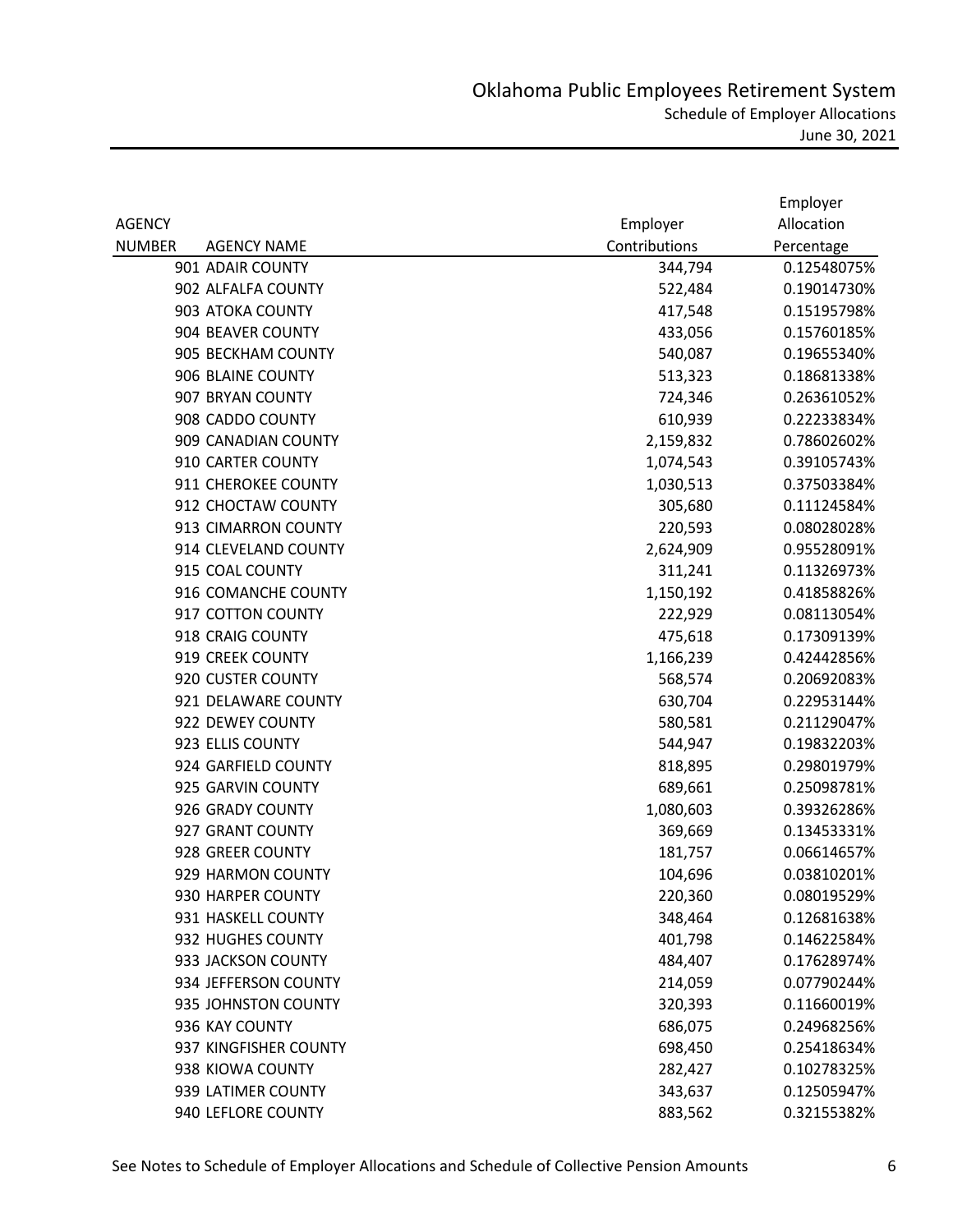|               |                                 |               | Employer    |
|---------------|---------------------------------|---------------|-------------|
| <b>AGENCY</b> |                                 | Employer      | Allocation  |
| <b>NUMBER</b> | <b>AGENCY NAME</b>              | Contributions | Percentage  |
|               | 941 LINCOLN COUNTY              | 768,741       | 0.27976713% |
|               | 942 LOGAN COUNTY                | 799,618       | 0.29100434% |
|               | 943 LOVE COUNTY                 | 474,678       | 0.17274922% |
|               | 944 MCCLAIN COUNTY              | 653,804       | 0.23793820% |
|               | 945 MCCURTAIN COUNTY            | 958,773       | 0.34892548% |
|               | 946 MCINTOSH COUNTY             | 534,111       | 0.19437840% |
|               | 947 MAJOR COUNTY                | 382,615       | 0.13924479% |
|               | 948 MARSHALL COUNTY             | 355,442       | 0.12935587% |
|               | 949 MAYES COUNTY                | 982,421       | 0.35753154% |
|               | 950 MURRAY COUNTY               | 381,149       | 0.13871130% |
|               | 951 MUSKOGEE COUNTY             | 1,012,946     | 0.36864041% |
|               | 952 NOBLE COUNTY                | 427,608       | 0.15561905% |
|               | 953 NOWATA COUNTY               | 242,265       | 0.08816748% |
|               | 954 OKFUSKEE COUNTY             | 244,466       | 0.08896843% |
|               | 956 OKMULGEE COUNTY             | 575,732       | 0.20952557% |
|               | 957 OSAGE COUNTY                | 1,066,048     | 0.38796579% |
|               | 958 OTTAWA COUNTY               | 436,786       | 0.15895899% |
|               | 959 PAWNEE COUNTY               | 303,801       | 0.11056217% |
|               | 960 PAYNE COUNTY                | 1,335,829     | 0.48614722% |
|               | 961 PITTSBURG COUNTY            | 1,159,983     | 0.42215170% |
|               | 962 PONTOTOC COUNTY             | 703,654       | 0.25608008% |
|               | 963 POTTAWATOMIE COUNTY         | 796,862       | 0.29000139% |
|               | 964 PUSHMATAHA COUNTY           | 332,532       | 0.12101799% |
|               | 965 ROGER MILLS COUNTY          | 480,343       | 0.17481077% |
|               | 966 ROGERS COUNTY               | 1,501,684     | 0.54650660% |
|               | 967 SEMINOLE COUNTY             | 518,056       | 0.18853586% |
|               | 968 SEQUOYAH COUNTY             | 682,245       | 0.24828876% |
|               | 969 STEPHENS COUNTY             | 1,042,538     | 0.37940983% |
|               | 970 TEXAS COUNTY                | 719,167       | 0.26172595% |
|               | 971 TILLMAN COUNTY              | 320,307       | 0.11656896% |
|               | 973 WAGONER COUNTY              | 996,137       | 0.36252323% |
|               | 974 WASHINGTON COUNTY           | 836,019       | 0.30425162% |
|               | 975 WASHITA COUNTY              | 519,913       | 0.18921153% |
|               | 976 WOODS COUNTY                | 523,834       | 0.19063836% |
|               | 977 WOODWARD COUNTY             | 540,202       | 0.19659525% |
|               | 979 OK ORDNANCE WORKS AUTHORITY | 329,852       | 0.12004290% |
|               | 980 GRAND RIVER DAM AUTHORITY   | 6,150,504     | 2.23834770% |
|               | 981 MUNICIPAL POWER AUTHORITY   | 895,602       | 0.32593555% |
|               | 982 OKLA HOUSING FINANCY AGENCY | 874,352       | 0.31820207% |
|               | 1030 ANADARKO HOUSING AUTHORITY | 19,499        | 0.00709627% |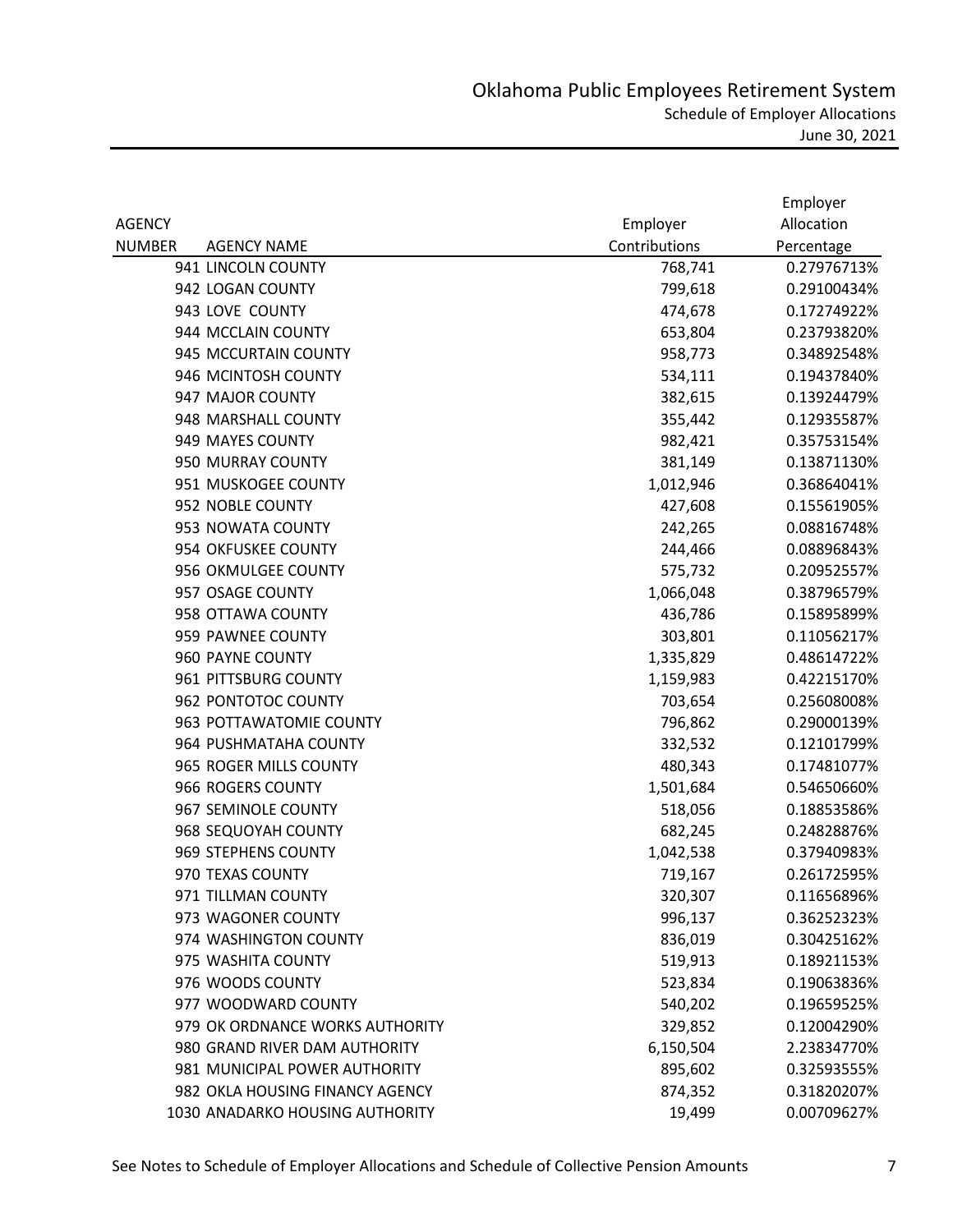|               |                                              |               | Employer    |
|---------------|----------------------------------------------|---------------|-------------|
| <b>AGENCY</b> |                                              | Employer      | Allocation  |
| <b>NUMBER</b> | <b>AGENCY NAME</b>                           | Contributions | Percentage  |
|               | 1043 TOWN OF ARNETT                          | 19,775        | 0.00719664% |
|               | 1067 TOWN OF BEAVER                          | 57,876        | 0.02106272% |
|               | 1085 CITY OF BIXBY                           | 258,560       | 0.09409755% |
|               | 1086 BIXBY PUBLIC WORKS AUTHORITY            | 242,260       | 0.08816546% |
|               | 1179 TOWN OF CHEYENNE                        | 41,537        | 0.01511638% |
|               | 1210 CITY OF COMMERCE                        | 38,508        | 0.01401432% |
|               | 1311 CITY OF FAIRFAX                         | 25,233        | 0.00918299% |
|               | 1353 TOWN OF FORT SUPPLY                     | 15,745        | 0.00573009% |
|               | 1381 CITY OF GRANDFIELD                      | 24,097        | 0.00876955% |
|               | 1389 CITY OF GROVE                           | 372,372       | 0.13551710% |
|               | 1392 GROVE MUN AIRPORT MAN AUTHORITY         | 8,085         | 0.00294251% |
|               | 1413 CITY OF HEAVENER                        | 76,472        | 0.02783053% |
|               | 1414 HEAVENER UTILITY AUTHORITY              | 4,403         | 0.00160235% |
|               | 1425 TOWN OF HINTON                          | 63,387        | 0.02306825% |
|               | 1430 CITY OF HOLDENVILLE                     | 128,612       | 0.04680554% |
|               | 1432 HOUSING AUTHORITY CITY OF HOLDENVILLE   | 35,049        | 0.01275549% |
|               | 1443 CITY OF HUGO                            | 202,995       | 0.07387565% |
|               | 1451 IDABEL HOUSING AUTHORITY                | 36,967        | 0.01345352% |
|               | 1481 KETCHUM PUBLIC WORKS                    | 62,713        | 0.02641493% |
|               | 1486 CITY OF KINGFISHER                      | 216,830       | 0.07891070% |
|               | 1549 CITY OF MANGUM                          | 103,891       | 0.03780891% |
|               | 1605 TOWN OF MOUNTAIN VIEW                   | 29,032        | 0.01056548% |
|               | 1642 TOWN OF OKARCHE                         | 69,669        | 0.02535467% |
|               | 1758 TOWN OF RUSH SPRINGS                    | 100,950       | 0.03673866% |
|               | 1760 TOWN OF RYAN                            | 11,668        | 0.00424627% |
|               | 1778 TOWN OF SENTINEL                        | 27,245        | 0.00991527% |
|               | 1784 CITY OF SHATTUCK                        | 69,474        | 0.02528370% |
|               | 1808 TOWN OF SPORTSMEN ACRES                 | 12,496        | 0.00454782% |
|               | 1818 CITY OF STIGLER                         | 187,605       | 0.06827493% |
|               | 1841 CITY OF TAHLEQUAH                       | 445,556       | 0.16215083% |
|               | 1893 TOWN OF VICI                            | 285,590       | 0.10393465% |
|               | 1909 CARINAL POINT PUBLIC TRUST              | 11,063        | 0.00402609% |
|               | 1915 HOUSING AUTHORITY OF WATONGA            | 2,368         | 0.00086167% |
|               | 1918 THE WATTS PUBLIC WORKS                  | 9,597         | 0.00349254% |
|               | 1933 CITY OF WEWOKA                          | 104,182       | 0.03791471% |
|               | 1942 CITY OF WILSON                          | 57,627        | 0.02097221% |
|               | <b>2004 BEAVER COUNTY HOSPITAL AUTHORITY</b> | 373,596       | 0.13596241% |
|               | 3012 CHOCTAW COUNTY AMBULANCE AUTH           | 96,195        | 0.03500813% |
|               | 3026 GRADY EMS DISTRICT                      | 6,976         | 0.00253885% |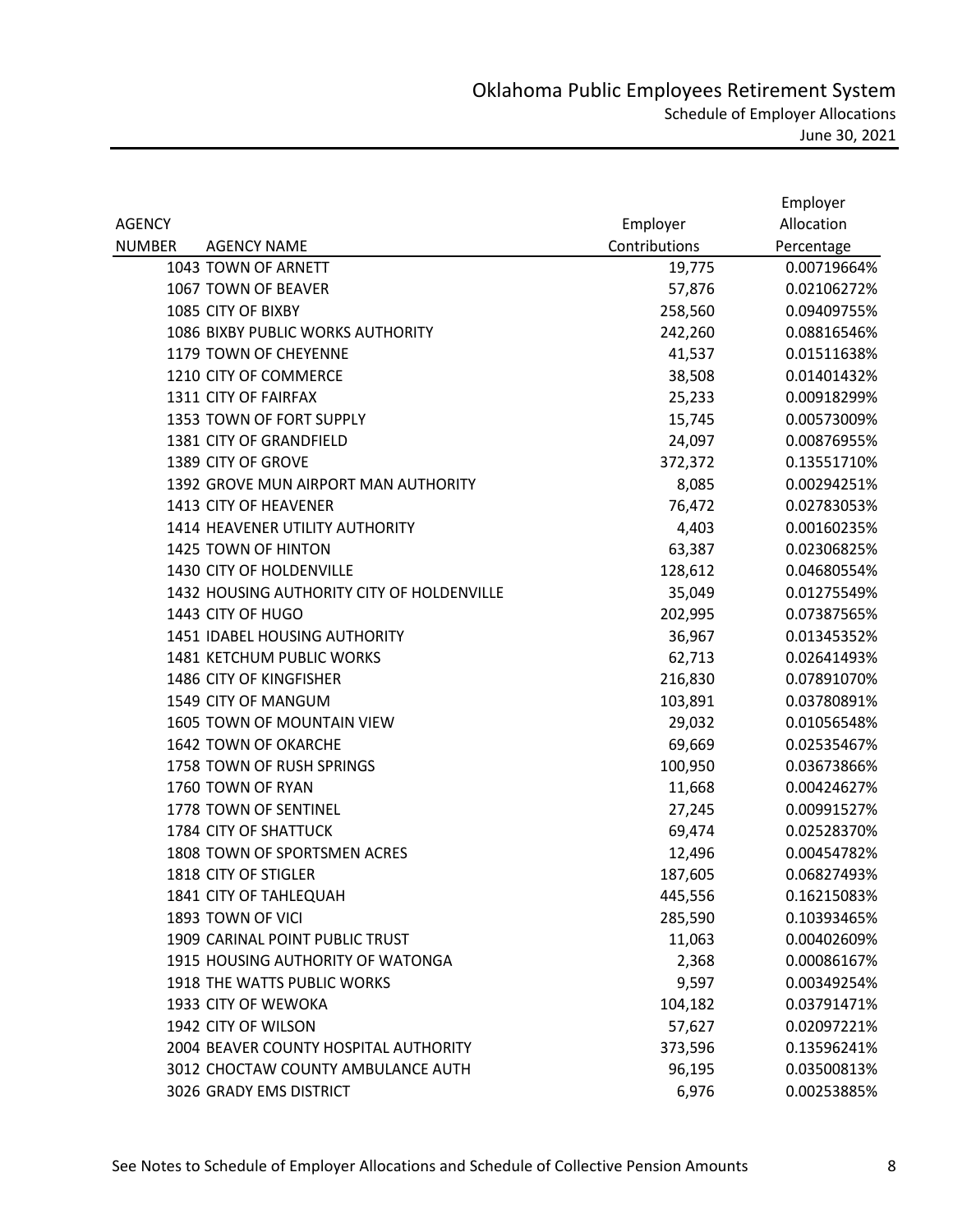|               |                                           |               | Employer    |
|---------------|-------------------------------------------|---------------|-------------|
| <b>AGENCY</b> |                                           | Employer      | Allocation  |
| <b>NUMBER</b> | <b>AGENCY NAME</b>                        | Contributions | Percentage  |
|               | 3028 GREER COUNTY AMBULANCE SERVICE       | 821           | 0.00029868% |
|               | 3040 LEFLORE COUNTY EMS                   | 160,978       | 0.05858467% |
|               | 3044 MCCLAIN GRADY CO EMRG MED SER DIST   | 50,700        | 0.01845108% |
|               | 3045 MCCURTAIN COUNTY EMS AUTHORITY       | 97,270        | 0.03539923% |
|               | 3047 MAJOR COUNTY EMS SERVICE DISTRICT    | 5,019         | 0.00182653% |
|               | 3049 MAYES CO EMG SER TRUST AUTHORITY     | 149,119       | 0.05426893% |
|               | 3051 EASTERN OK DISTRICT LIBRARY SYSTEM   | 320,436       | 0.11661584% |
|               | 3841 LINCOLN COUNTY E-911 TRUST AUTHORITY | 41,443        | 0.01508244% |
|               | 3851 MUSKOGEE CITY-CO 911 TRUST AUTHORITY | 99,447        | 0.03619184% |
|               | 3858 OTTAWA COUNTY E-911 AUTHORITY        | 6,836         | 0.00248781% |
|               | 3866 NORTHEAST OKLA 911 TRUST AUTH        | 120,272       | 0.04377055% |
|               | 3921 DELAWARE 911                         | 14,062        | 0.00511751% |
|               | 3929 SW OKLA AMBULANCE SERVICE            | 7,679         | 0.00279479% |
|               | 3951 MUSKOGEE COUNTY EMS                  | 550,027       | 0.20017071% |
|               | 3968 SEQUOYAH COUNTY 911 TRUST AUTHORITY  | 32,103        | 0.01168332% |
|               | 3971 TILLMAN COUNTY EMS DISTRICT          | 16,760        | 0.00609961% |
|               | 4001 SW OK DEVELOPMENT AUTHORITY          | 167,145       | 0.06082895% |
|               | 4002 ASSOCIATION OF S. CENTRAL OK GOVTS.  | 127,487       | 0.04639638% |
|               | 4003 MIDWESTERN OK DEVELOP. AUTHORITY     | 12,073        | 0.00439387% |
|               | 4004 KEDDO GOVERNMENT TRUST AUTHORITY     | 61,532        | 0.02239339% |
|               | 4005 GRAND GATEWAY ECON DEVELOP ASSOC     | 205,941       | 0.07494795% |
|               | 4006 NORTHERN OK DEVELOPMENT AUTHORITY    | 109,443       | 0.03982954% |
|               | 4024 GARFIELD COUNTY FAIRGROUNDS          | 24,654        | 0.00897218% |
|               | 4026 GRADY COUNTY FAIRGROUNDS TRUST       | 24,095        | 0.00876891% |
|               | 4803 ATOKA COUNTY RWD #2                  | 4,235         | 0.00154120% |
|               | 4840 LEFLORE COUNTY RWD #3                | 4,228         | 0.00153870% |
|               | 4861 INDIANOLA RWD #18 (PITTSBURG COUNTY) | 5,708         | 0.00207743% |
|               | 4902 ALFALFA COUNTY RURAL WATER DISTRICT  | 21,698        | 0.00789652% |
|               | 4903 ATOKA COUNTY RWD #4                  | 17,176        | 0.00625088% |
|               | 4909 OK ENVIRONMENTAL MGMT AUTHORITY      | 238,798       | 0.08690560% |
|               | 4919 CREEK COUNTY RWD #5                  | 21,105        | 0.00768076% |
|               | 4921 DELAWARE COUNTY SOLID WASTE TRUST    | 124,264       | 0.04522337% |
|               | 4935 JOHNSTON COUNTY RWD #3               | 29,572        | 0.01076204% |
|               | 4940 POTEAU VALLEY IMPROVEMENT AUTHORITY  | 60,781        | 0.02211998% |
|               | 4941 LEFLORE COUNTY RWD #5                | 15,547        | 0.00565806% |
|               | 4949 MAYES COUNTY RWD #3                  | 23,159        | 0.00842841% |
|               | 4953 CONSOLIDATED RWD #1                  | 17,197        | 0.00625854% |
|               | 4961 PITTSBURG COUNTY RWD #7              | 4,505         | 0.00163934% |
|               | 4963 TRI-COUNTY RURAL WATER DISTRICT      | 45,803        | 0.01666898% |
|               | 4968 SEQUOYAH COUNTY RWD #7               | 37,801        | 0.01375671% |
|               | 4971 TILLMAN COUNTY RWD #1                | 20,768        | 0.00755807% |

See Notes to Schedule of Employer Allocations and Schedule of Collective Pension Amounts 9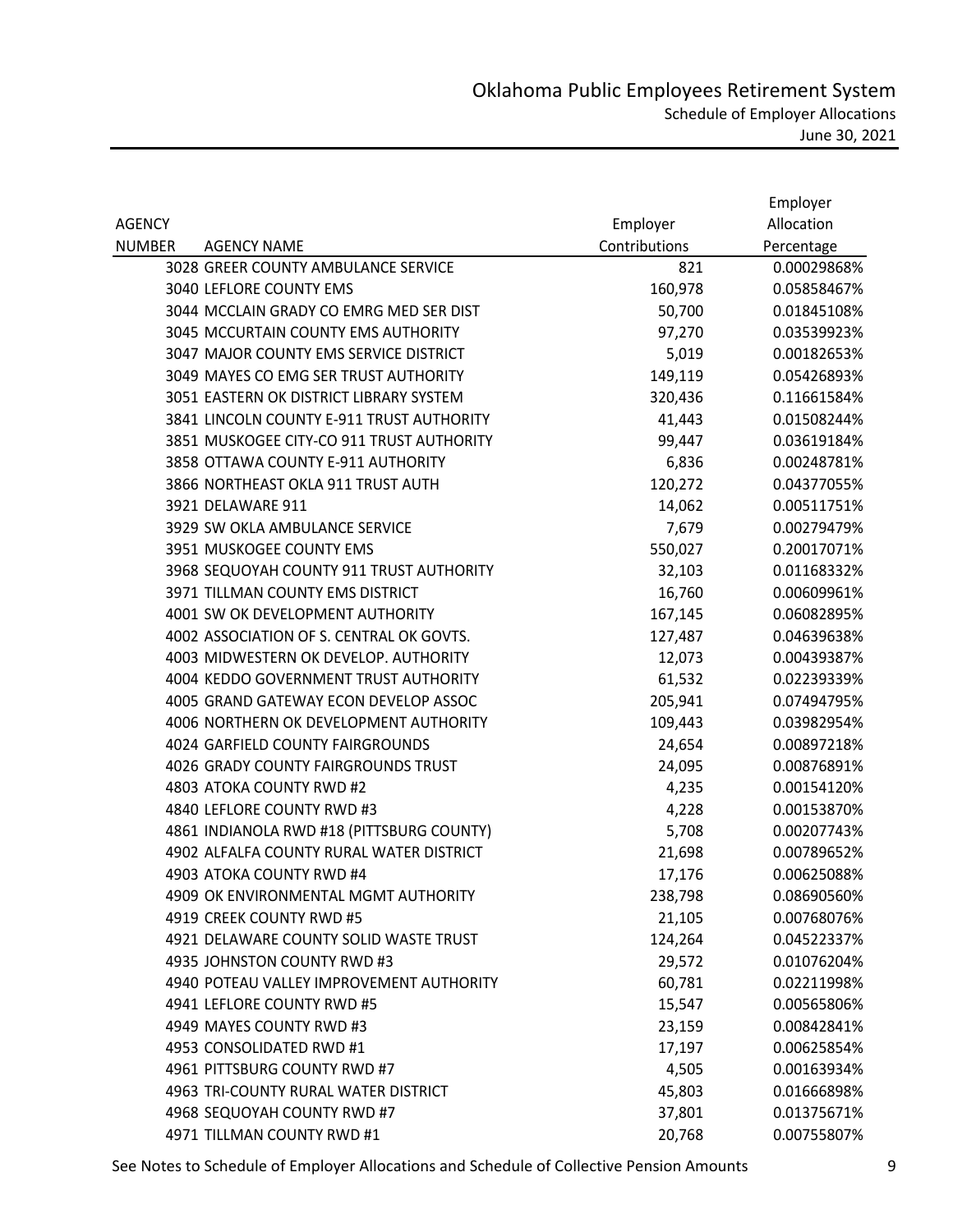|               |                                              |                   | Employer      |
|---------------|----------------------------------------------|-------------------|---------------|
| <b>AGENCY</b> |                                              | Employer          | Allocation    |
| <b>NUMBER</b> | <b>AGENCY NAME</b>                           | Contributions     | Percentage    |
|               | 4977 NORTHWESTERN OK SOLID WASTE DISP AUTH   | 44,648            | 0.01624872%   |
|               | 4989 CREEK COUNTY RWD #3                     | 14,278            | 0.00519634%   |
|               | 5916 COMANCHE COUNTY DETENTION CENTER        | 316,544           | 0.11519952%   |
|               | 5924 GARFIELD COUNTY CJA                     | 103,639           | 0.03771730%   |
|               | 5926 GRADY COUNTY CRIMINAL JUSTICE           | 552,583           | 0.20110099%   |
|               | 5936 KAY COUNTY JUSTICE FACILITIES AUTHORITY | 309,922           | 0.11278952%   |
|               | 5956 OKMULGEE COUNTY CRIMINAL JUSTICE        | 567,275           | 0.20644789%   |
|               | 5963 POTTAWATOMIE COUNTY PUBLIC SAFETY       | 192,511           | 0.07006052%   |
|               | 6926 OK CURCIT ENGINEERING DIST #6           | 10,852            | 0.00394933%   |
|               | 6951 EASTERN OK CIRCUIT ENGINERRING DIST #2  | 105,768           | 0.03849188%   |
|               | 6963 OK CURCIT ENGINEERING DIST #4           | 87,527            | 0.03185362%   |
|               | 6964 SOUTHEAST CIRCUIT ENGINEERING DIST #3   | 103,954           | 0.03783201%   |
|               |                                              |                   |               |
|               | <b>TOTAL FOR NON OMES AGENCIES</b>           | 66,626,147        | 24.24719751%  |
|               |                                              |                   |               |
|               | <b>TOTAL FISCAL YEAR CONTRIBUTIONS</b>       | \$<br>274,778,752 | 100.00000000% |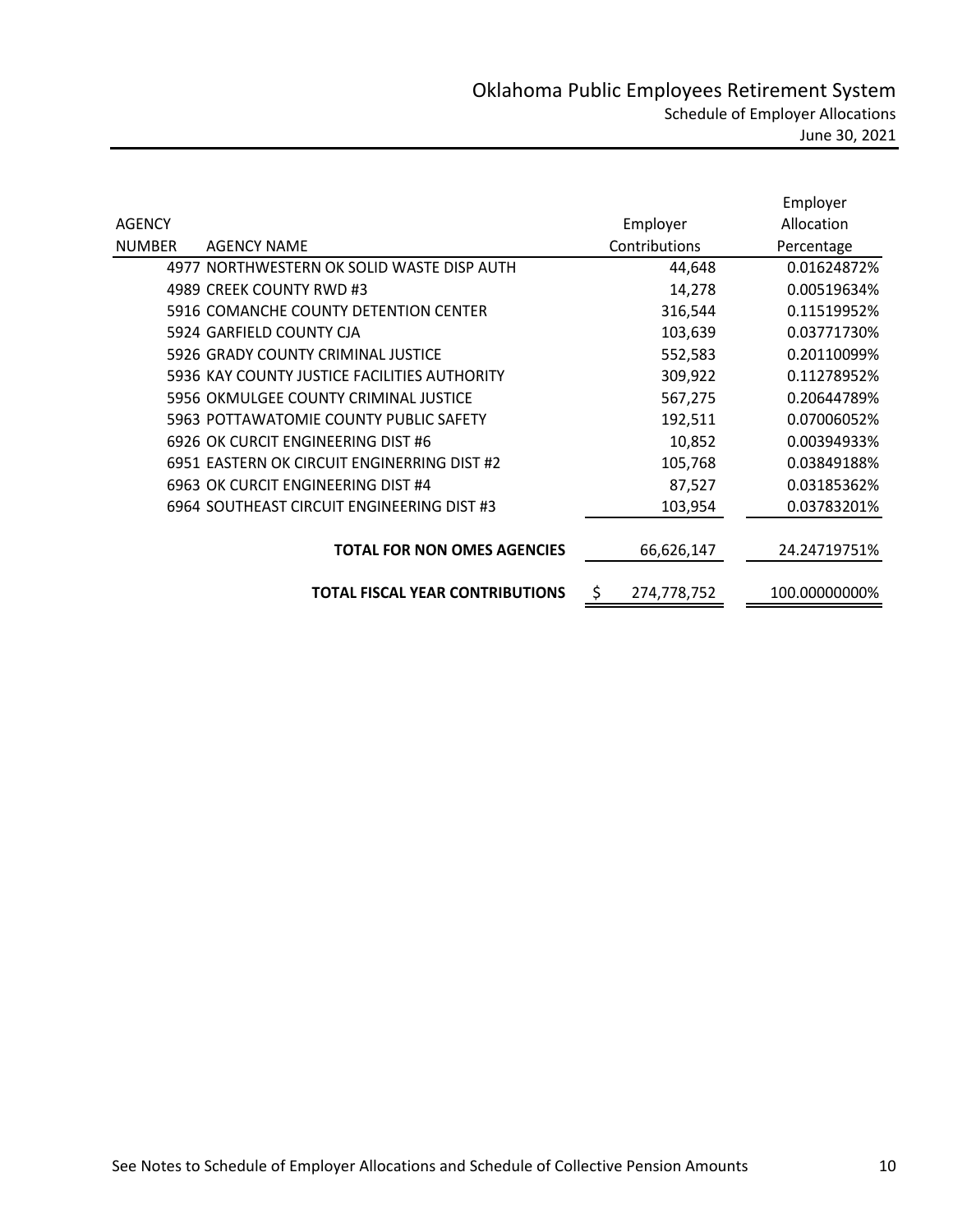|               |                   |             | <b>Deferred Outflows of Resources</b> |                          | <b>Deferred Inflow of Resources</b> |                          |                    |
|---------------|-------------------|-------------|---------------------------------------|--------------------------|-------------------------------------|--------------------------|--------------------|
|               |                   |             | <b>Total Deferred</b>                 |                          | Net Difference                      |                          |                    |
|               |                   |             | Outflows of                           |                          | <b>Between</b>                      | <b>Total Deferred</b>    |                    |
|               |                   |             | Resources                             |                          | Projected and                       | Inflow of                |                    |
|               |                   |             | <b>Excluding</b>                      | <b>Differences</b>       | Actual Investment                   | <b>Resources</b>         |                    |
|               | June 30, 2021 Net |             | Employer                              | <b>Between</b>           | Earnings on                         | Excluding                |                    |
|               | Pension Liability | Changes of  | Specific                              | Expected and             | Pension Plan                        | <b>Employer Specific</b> | Plan Pension       |
|               | (Asset)           | Assumptions | Amounts*                              | <b>Actual Experience</b> | <b>Investments</b>                  | Amounts*                 | Expense (offset)   |
| <b>TOTALS</b> | (1,342,160,731)   | 98,898,217  | 98,898,217                            | 33,747,381               | 1,496,754,496                       | \$1,530,501,877          | \$ (108, 133, 340) |

\* Employer specific amounts that are excluded from this schedule include changes in proportion, differences between employer contributions and proportionate *share of contributions, and employer contributions subsequent to the measurement date.*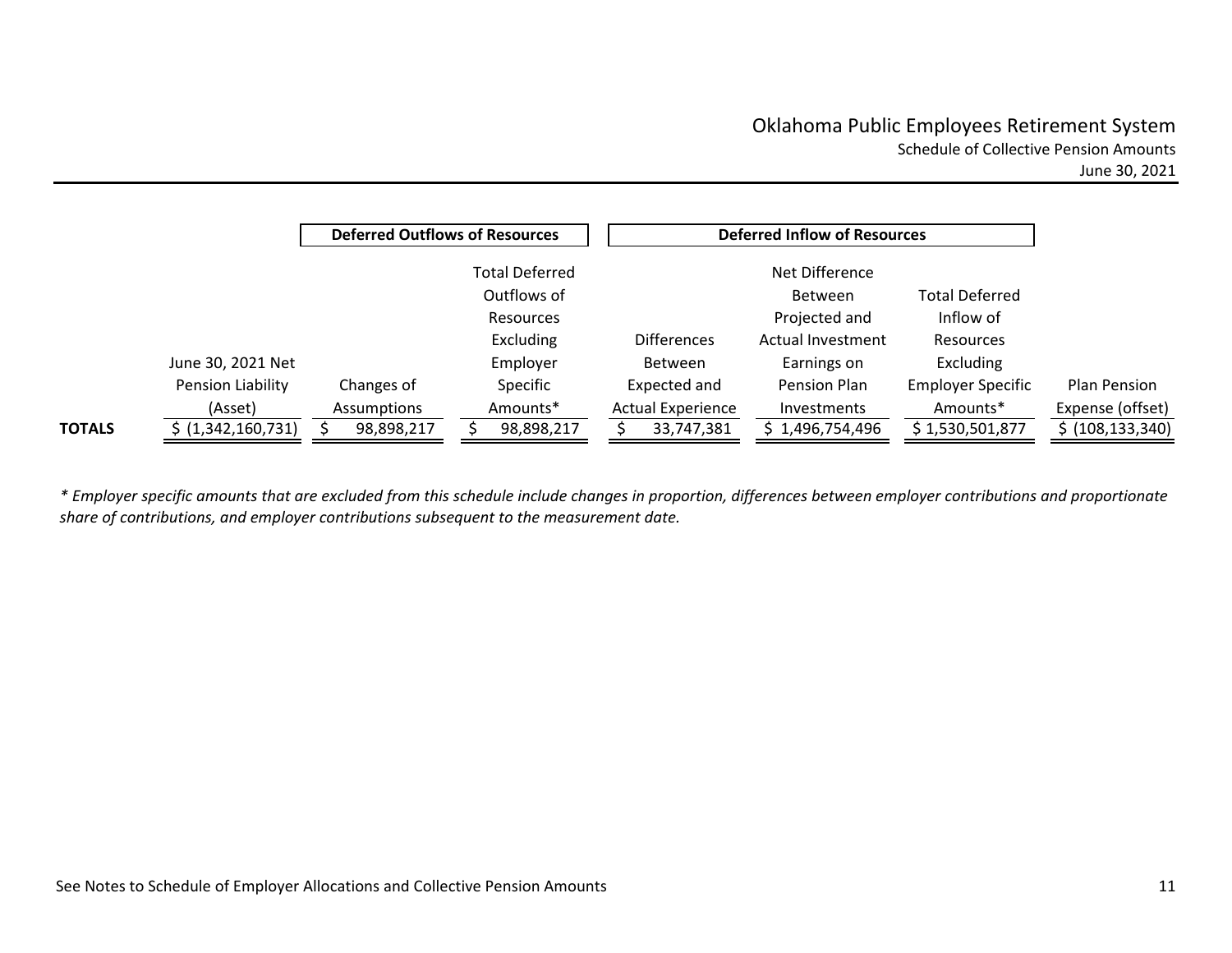# **Note 1 ‐ Summary of Significant Accounting Policies**

The Schedule of Employer Allocations and the Schedule of Collective Pension Amounts (the Schedules) for the Plan were prepared in accordance with the following significant accounting policies.

# **Basis of the Allocation**

In determining the proportionate share of the net pension liability and corresponding employer pension amounts for a cost-sharing plan, the basis should be consistent with the manner in which contributions are made to the Plan, excluding those to separately finance specific liabilities of an individual employer. The Plan has determined that the actual contributions made to the Plan during fiscal year 2021 are appropriate as the allocation basis because they are representative of future contributions. Contributions are reported using the accrual basis of accounting.

### **Nature of the Schedules**

The purpose of these Schedules is to provide employers information necessary to disclose the appropriate information related to the net pension liability (asset) for their financial statements. The Schedules provide employers with the basis to determine their proportionate share of the net pension liability (asset), deferred outflows and inflows of resources, and pension expense as of and for the year ended June 30, 2021.

The Schedule of Collective Pension Amounts represents collective amounts for the Plan. This schedule excludes employer-specific deferral amounts that may need to be recognized to comply with GASB reporting standards. Specifically, this schedule excludes deferral amounts arising from the changes in employer proportion, differences between employer contributions and proportionate share of contributions, and employer contributions subsequent to the measurement date.

# **Use of Estimates**

The preparation of the Schedules in conformity with accounting principles generally accepted in the United States of America requires management to make estimates and assumptions that affect the reported amounts, and changes therein, and disclosures. Actual results could differ from those estimates and differences could be material.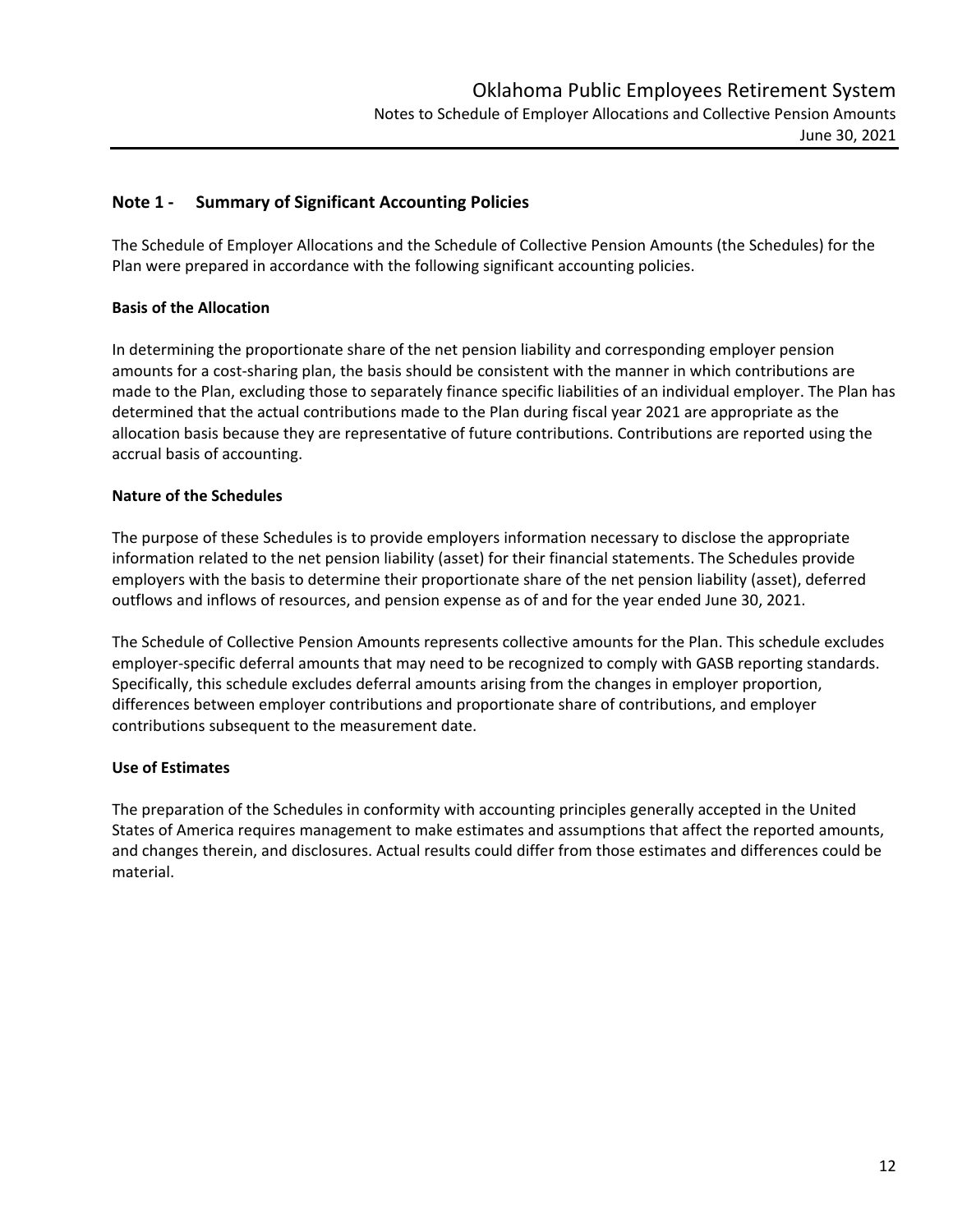The fiscal year 2021 actual employer contribution total used as the denominator for the allocation calculation in the Schedule of Employer Allocations can be reconciled to the Plan's Annual Comprehensive Financial Report (ACFR) for the fiscal year ended June 30, 2021 as follows:

| Contributions from state and local agencies per ACFR   | 275.342.730 |
|--------------------------------------------------------|-------------|
| OPERS contributions from the plan                      | (563, 978)  |
| Total contributions - schedule of employer allocations | 274,778,752 |

# **Note 2 ‐ Net Pension Liability (Asset)**

The net pension liability (asset) (NPA) is the portion of the actuarial present value of projected benefit payments related to past periods. The NPA for the employers is based on the allocation percentages from the Schedule of Employer Allocations.

The net pension liability (asset) for fiscal year 2021 is calculated as set forth below in the following table:

| Net pension liability - Beginning July 1, 2020                                        | \$<br>892,163,248  |
|---------------------------------------------------------------------------------------|--------------------|
| Total pension expense (offset)                                                        | (107, 569, 362)    |
| Change in deferred outflow of resources                                               | (325, 785, 060)    |
| Change in deferred inflow of resources                                                | (1,525,626,827)    |
| Defined benefit plan employer contributions - ACFR total                              | (275, 342, 730)    |
|                                                                                       |                    |
| Net pension liability (asset) - Ending June 30, 2021                                  | \$ (1,342,160,731) |
|                                                                                       |                    |
| The components of the net pension liability (asset) at June 30, 2021 were as follows: |                    |
| <b>Total pension liability</b>                                                        | \$10,725,571,917   |
| Plan fiduciary net position                                                           | 12,067,732,648     |
|                                                                                       |                    |
| Net pension liability (asset)                                                         | \$ (1,342,160,731) |
| Plan fiduciary net position as a percentage of total pension liability                | 112.51%            |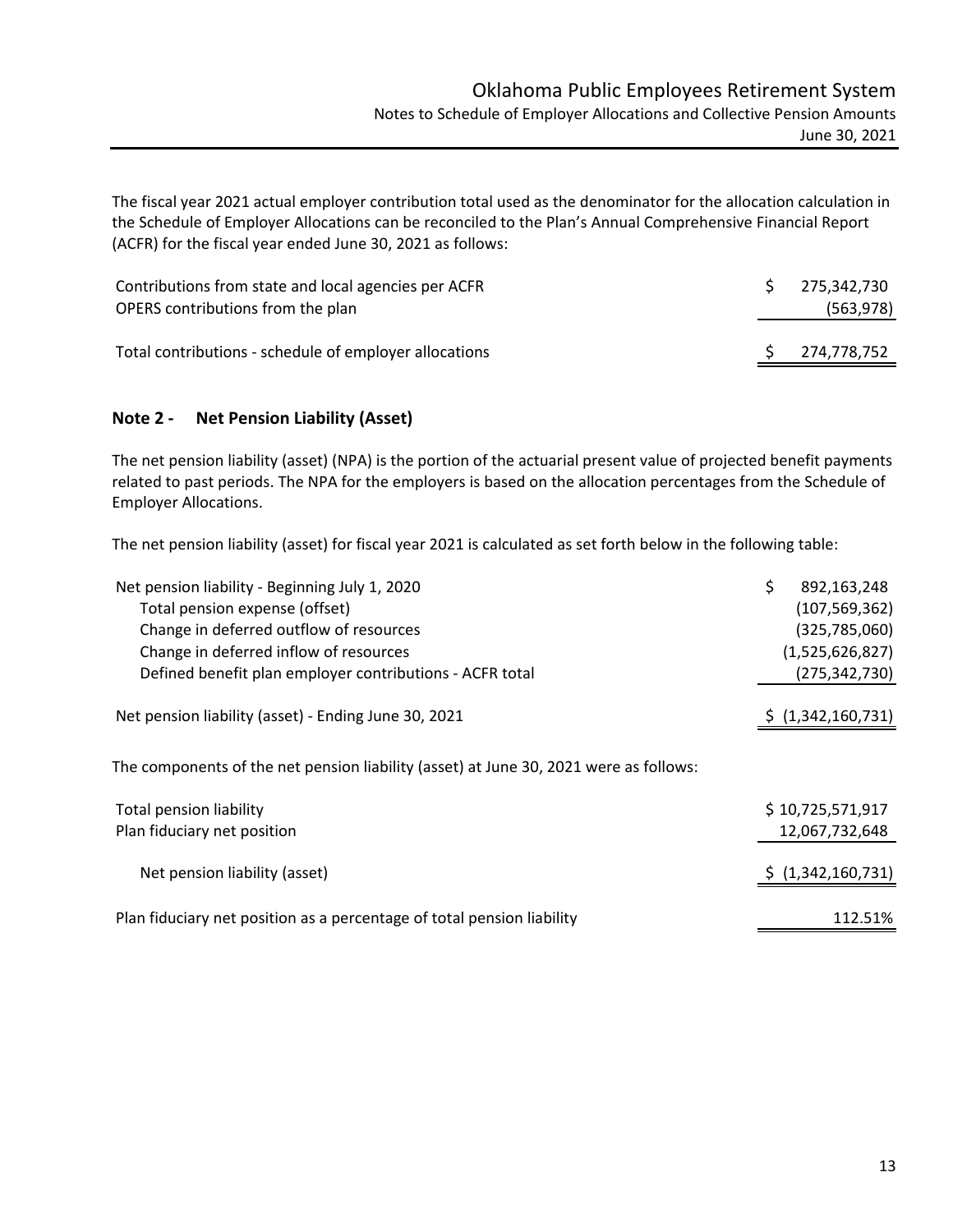**Long‐Term**

The total pension liability was determined based on actuarial valuations prepared as of July 1, 2020, using the following actuarial assumptions:

- Investment return 6.50% for 2021 and 2020 compounded annually net of investment expense and including inflation.
- Salary increases  $-3.5%$  to 9.25% for 2021 and 2020.
- Mortality rates In 2021, Pub-2010 Below Media, General Membership Active/Retiree Healthy Mortality Table with base rates projected to 2030 using Scale MP‐2019. Male rates are set back one year, and female rates are set forward two years.
- No annual post-retirement benefit increases.
- Assumed inflation rate 2.50% for 2021 and 2020.
- Payroll growth  $-3.25%$  for 2021 and 2020.
- $\bullet$  Actuarial cost method Entry age.
- $\bullet$  Select period for the termination of employment assumptions  $-10$  years.

The actuarial assumptions used in the July 1, 2021 valuation are based on the results of the most recent actuarial experience study, which covered the three‐year period ending June 30, 2019. The experience study report is dated May 13, 2020. The long-term expected rate of return on pension plan investments was determined using a log-normal distribution analysis in which best estimate ranges of expected future real rates of return (expected returns, net of pension plan investment expense and inflation) are developed for each major asset class. These ranges are combined to produce the long-term expected rate of return by weighting the expected future real rates of return by the target asset allocation percentage and by adding expected inflation. The target asset allocation and best estimates of arithmetic real rates of return for each major class, as used in the June 30, 2019 experience study, are summarized in the following table:

|                               |                   | LUIR-ICHII          |  |  |  |
|-------------------------------|-------------------|---------------------|--|--|--|
|                               |                   | <b>Expected</b>     |  |  |  |
|                               | <b>Target</b>     | <b>Real Rate of</b> |  |  |  |
| <b>Asset Class</b>            | <b>Allocation</b> | Return              |  |  |  |
| U.S. Large Cap Equity         | 34.0%             | 4.7%                |  |  |  |
| U.S. Small Cap Equity         | 6.0%              | 5.8%                |  |  |  |
| Int's Developed Equity        | 23.0%             | 6.5%                |  |  |  |
| <b>Emerging Market Equity</b> | 5.0%              | 8.5%                |  |  |  |
| Core Fixed Income             | 25.0%             | 0.5%                |  |  |  |
| Long Term Treasuries          | 3.5%              | $0.0\%$             |  |  |  |
| US TIPS                       | 3.5%              | 0.3%                |  |  |  |
| Total                         | 100.0%            |                     |  |  |  |

The discount rate used to measure the total pension liability was 6.50% net of investment expenses for 2021 and 2020. The projection of cash flows used to determine the discount rate assumed that contributions from System members and the employers will be made at the current contribution rate as set out in state statute. Based on those assumptions, the pension plan's fiduciary net position was projected to be available to make all projected benefit payments of current System members. Therefore, the long‐term expected rate of return on pension plan investments was applied to all periods of projected benefit payments to determine the total pension liability. The discount rate determined does not use a municipal bond rate.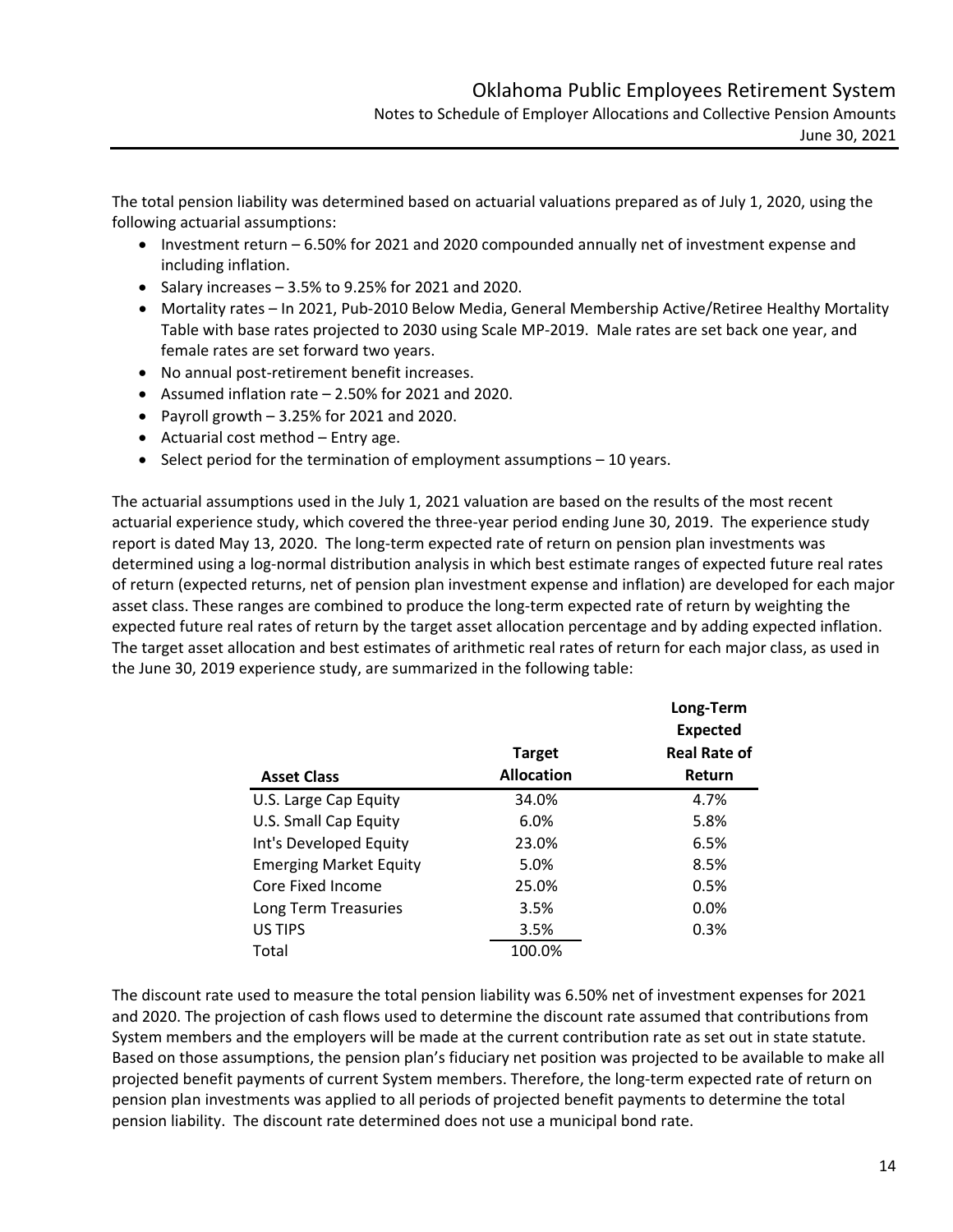Sensitivity of the net pension liability (asset) to changes in the discount rate – The following presents the net pension liability of the System's employers calculated using the discount rate of 6.50% as well as what the employers' liability would be if it were calculated using a discount rate that is 1‐percentage point lower or 1‐ percentage point higher than the current rate:

|                                          | 1% Decrease<br>(5.50%) | <b>Current Discount</b><br>Rate (6.50%) | 1% Increase<br>(7.50%) |
|------------------------------------------|------------------------|-----------------------------------------|------------------------|
| Employer's net pension liability (asset) | (124, 603, 241)        | \$(1,342,160,731)                       | \$ (2,371,285,064)     |

# **Note 3 ‐ Average Expected Remaining Service Life**

The average expected remaining service life of the Plan is determined by taking the calculated total future service years of the Plan divided by the number of people in the Plan including retirees. The total future service years of the Plan are determined using the mortality, termination, retirement and disability assumptions associated with the Plan.

Years June 30, 2021 2.4

# **Note 4 ‐ Types of Deferred Outflows and Inflows of Resources**

Deferred outflows of resources are the consumption of net position that is applicable to future reporting periods. Deferred inflows of resources are the acquisition of net position that is applicable to future reporting periods.

# **Difference Between Expected and Actual Experience**

The actuary uses assumptions such as future salary increases and inflation to develop what they expect to be the experience of the Plan. Each year the difference between the expected experience and the actual experience is amortized over the average expected remaining service life of the Plan.

#### **Net Difference Between Projected and Actual Investment Earnings**

The actuary uses the Plan's long‐term rate of return to project investment earnings net of investment expenses. The difference between the expected and the actual investment earnings is deferred and amortized over five years.

# **Changes in Assumptions**

The impact of changes in assumptions used by the actuary is amortized over the average expected remaining service life of the Plan in place during the year of the change in assumptions were effective.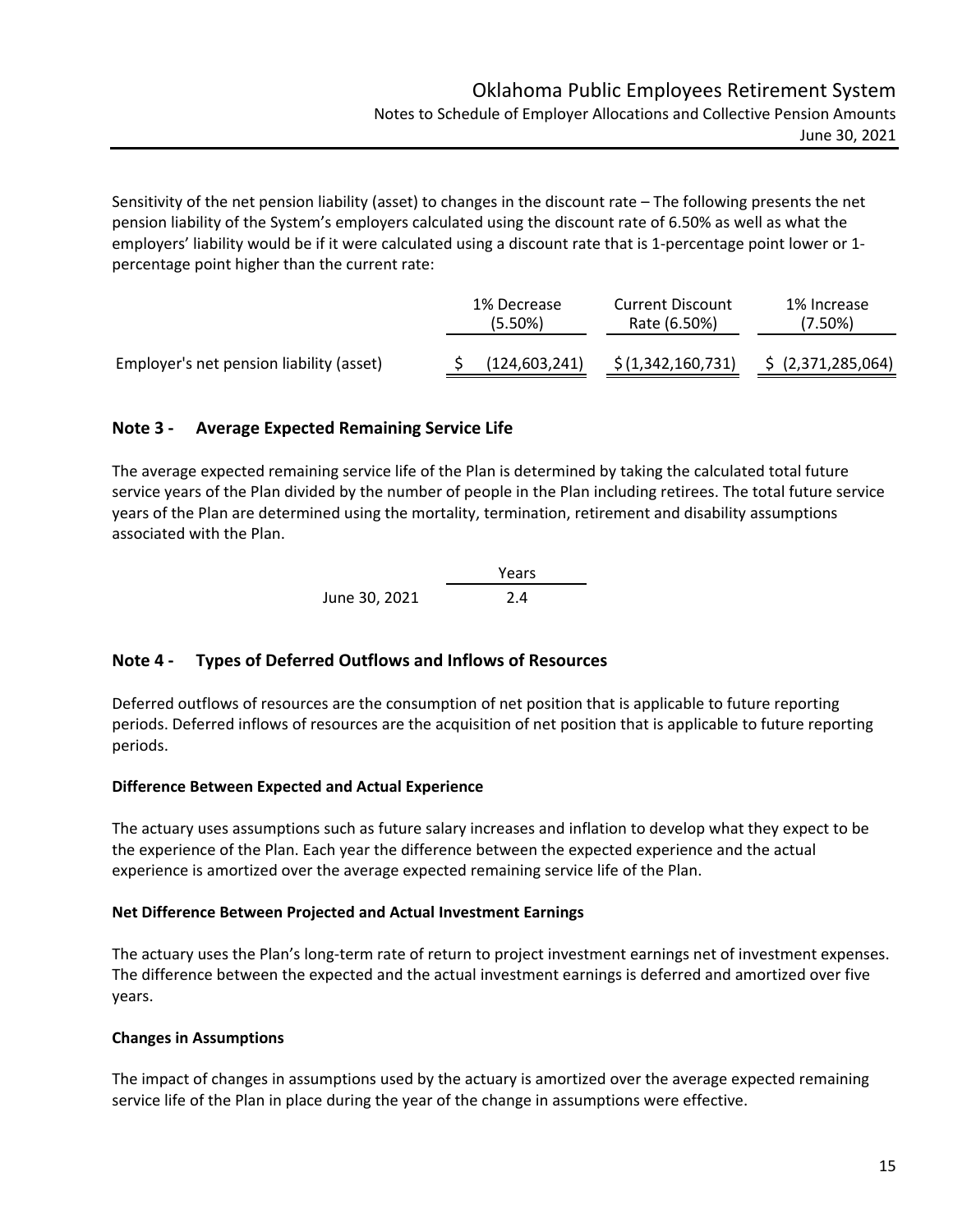#### **Amortization**

The amortization of deferred outflows and inflows at June 30, 2021 is as follows:

| 2022 | (296, 609, 556)                     |  |
|------|-------------------------------------|--|
| 2023 | (356,082,002)                       |  |
| 2024 | (366, 888, 887)                     |  |
| 2025 | (412, 023, 215)                     |  |
|      | $A$ , $A$ , $A \cap A$ , $C \cap A$ |  |

\$ (1,431,603,660)

### **Note 5 ‐ Pension Expense**

Pension expense includes amounts for service cost (the Normal Cost under Entry Age Normal for the year), interest on the total pension liability, changes in the benefit structure, recognition of increases/decreases in liability due to actual versus expected experience, actuarial assumption changes, and investment gains/losses on the market value of assets. The actual experience and assumption change impacts are recognized over the average expected remaining service life of the Plan membership as of the measurement date. The collective pension expense for fiscal year 2021 is calculated as set forth below in the following table:

| Service cost                                                                   | \$<br>170,303,008 |
|--------------------------------------------------------------------------------|-------------------|
| Interest on total pension liability                                            | 668,445,815       |
| Expensed portion of current period difference between expected                 |                   |
| and actual experience in the total pension liability                           | (23, 128, 877)    |
| Member contributions                                                           | (66, 204, 166)    |
| Projected earnings on plan investments                                         | (621, 210, 864)   |
| Expensed portion of current period difference between actual                   |                   |
| and projected earnings on plan investments                                     | (412, 023, 213)   |
| Administrative expense                                                         | 5,310,329         |
| Recognition of beginning deferred outflows of resources as<br>pension expense  | 284,966,575       |
| Recognition of beginning deferred inflows of resources as                      |                   |
| pension expense                                                                | (114, 027, 969)   |
|                                                                                | (107, 569, 362)   |
| Reconciling items                                                              |                   |
| <b>OPERS</b> contributions from the Plan                                       | (563, 978)        |
| Allocated pension expense (offset) per schedule of pension amounts by employer | (108,133,340)     |